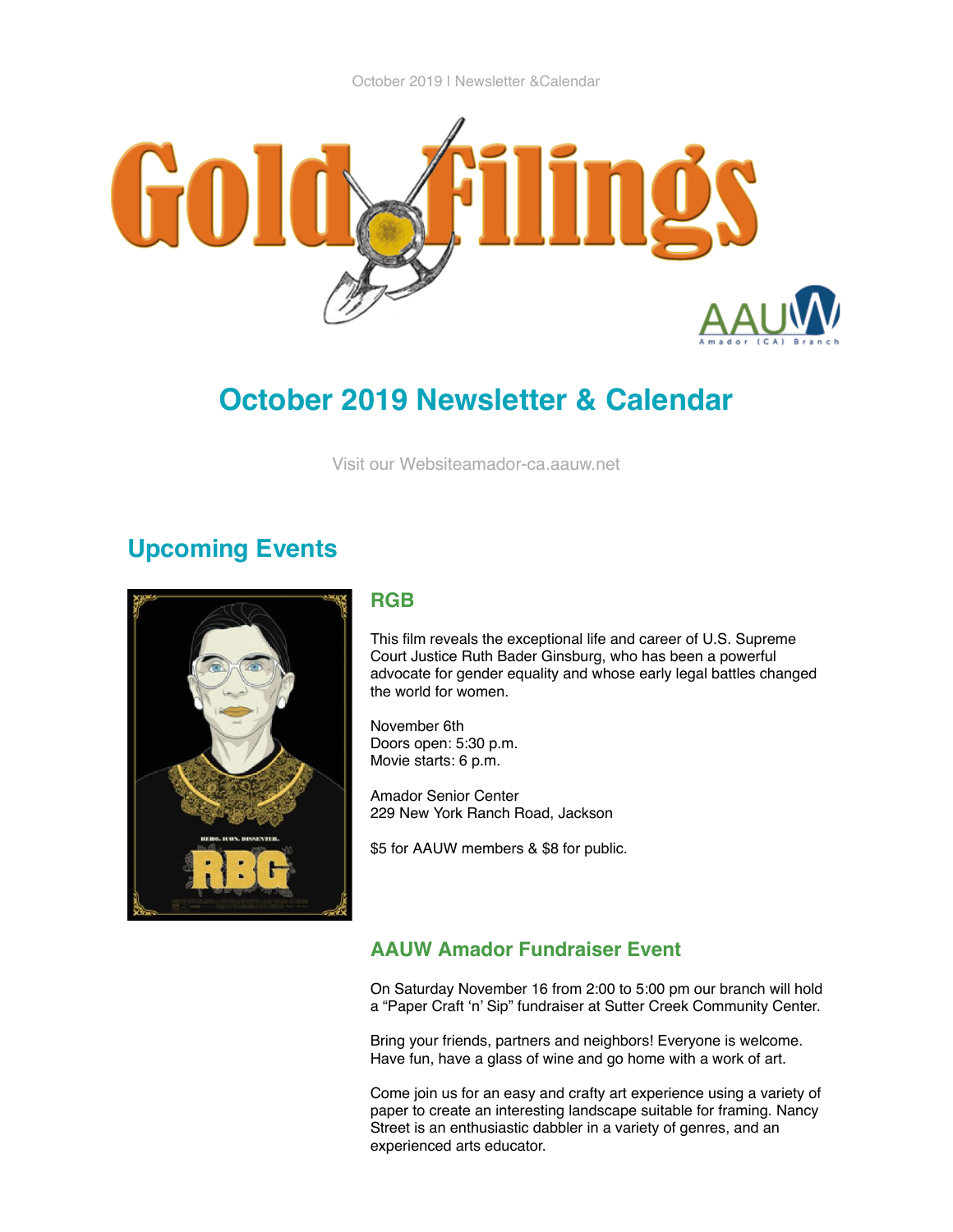

Nancy is leading this class and all supplies will be provided.

Date- Saturday November 16 Location- Sutter Creek Community Center Cost- \$45 per person RSVP- to Nancy Street at streetjb@volcano.net by November 11

## **Home Tour Chair** *STILL* **Needed**

The annual Home Tour is our primary source of revenue to run the branch and to fund our scholarships, both for Tech Trek and for college. We are desperately seeking one or two of our members to step up and chair the 2020 Home Tour. Without this event, this year will be the last one where we can offer any scholarships.

Yes, it is a lot of work, but that work is spread out among the entire committee so it is a very do-able job. Please step up and help sustain our branch and its activities!

Yes, it is a lot of work, but that work is spread out among the entire committee so it is a very do-able job. Please step up and help sustain our branch and its activities!

#### **Libations & Conversations**

No meeting currently scheduled for October.

## **October 14th Monday**

#### **Afternoon Book Group**

**Time:** 2 PM **Location:** Judy Venckus's home in Ione We are not discussing a book this month as we will be choosing our books for next year. Bring your ideas and enthusiasm to Judy's Home, but call Debra first and she can answer all questions.

**Contact:** Debra Brown, [debrown6@gmail.com](mailto:debrown6@gmail.com)

## **October**

**Lunch Bunch**

**Time:** Noon **Contact:** Claire Wait, clairesc@sbcglobal.net Please contact Claire for details about the October meeting.

## **October**

#### **Art in Action**

**Contact:** Ginni Shotwell, ginnimurray@yahoo.com Members meet to paint and draw at various locations with lunch included. Contact Ginni Shotwell for specific locations.

## **October 28th Monday**

#### **Book Lovers & Page Turners**

**Time:** 2:00 PM **Location:** Sandee Bowman's home in Volcano We will discuss Life After Life by Kate Atkinson **Contact:** Stephanie Young for information about joining the group. We welcome new members. syoung@calarts.edu

#### **October 30th Wednesday Working Girls' Book Group**